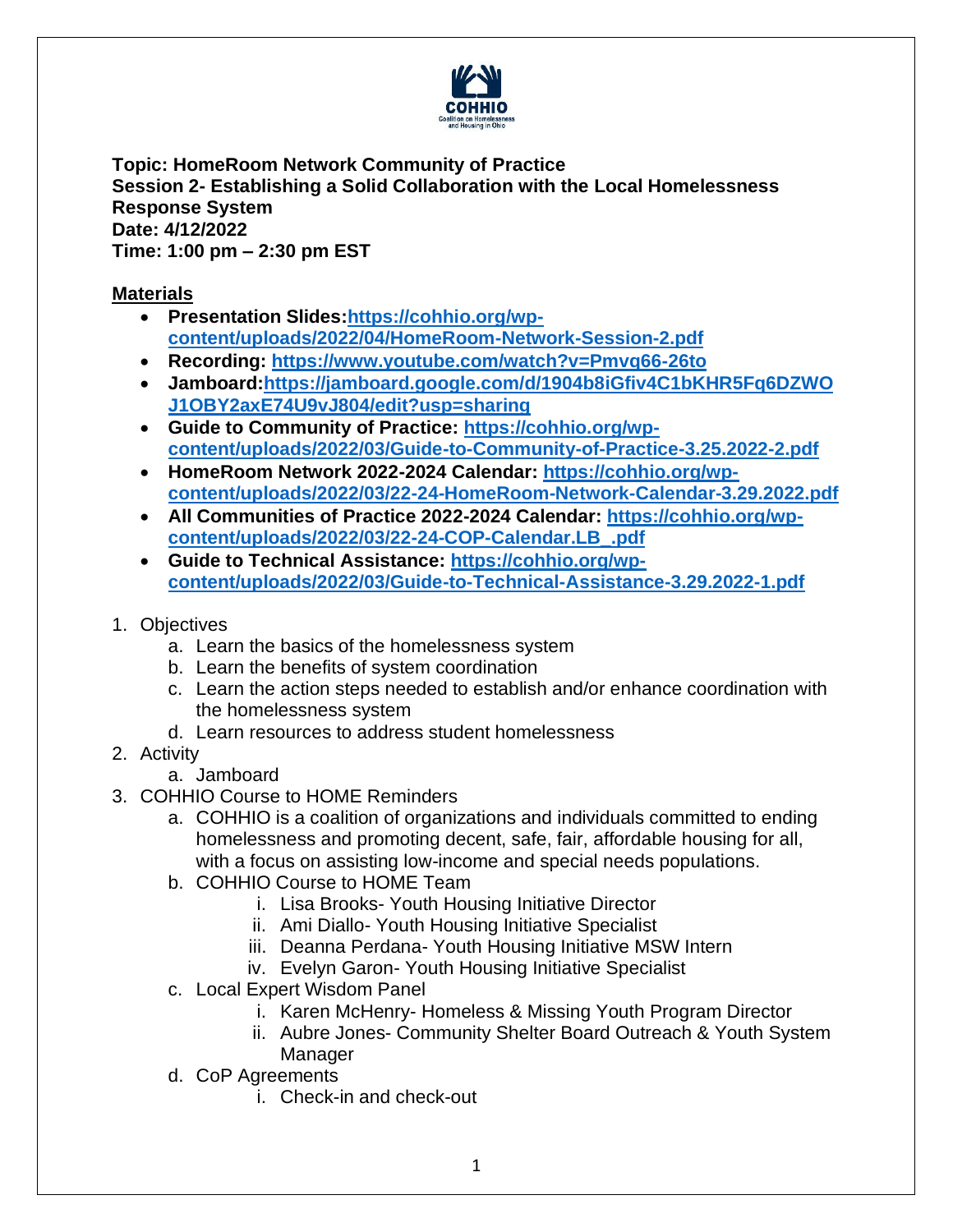

- ii. Listen for understanding
- iii. Expect and accept non-resolution
- iv. Practice "both/and" thinking
- v. Be aware of intent and impact
- vi. Make space, take space
- vii. Safe terms:
	- 1. ELMO
	- 2. Ouch
- e. CoP Principles
	- i. We recognize that all communities and districts are unique but have some shared challenges and can learn from each other's experiences
	- ii. We embed student and family leadership in decision-making, designing, and implementing strategies
	- iii. We ensure strategies and approaches improve equity, including racial & LGBTQ+ equity
	- iv. We are solution-oriented and creative in our planning and problem solving
	- v. We promote peer support and shared learning opportunities
	- vi. We explore, develop, and integrate best practices at the core of our approaches
	- vii. COHHIO is here to facilitate the conversation and share knowledge learned from working with communities, not to own the space
- 4. General Overview of Homelessness System
	- a. Defining Homelessness
		- i. McKinney-Vento law defines homelessness as "individuals who do not have a fixed, regular, and adequate home because they have lost their own home"
		- ii. This includes individuals who:
			- 1. Lost their own home due to financial hardship or similar reasons
			- 2. Share the housing of others
			- 3. Live in hotels, motels, campgrounds, or trailer parks that are not viewed as year-round homes due to lack of accommodations/utilities
			- 4. Live in emergency shelters or have been abandoned in hospitals
			- 5. Live in cars, parks, or public spaces
	- b. U.S. Department of Housing and Urban Development (HUD) Homeless **Definition** 
		- i. Category 1- Literally Homeless
			- 1. Individual or family who lacks a fixed, regular, and adequate nighttime residence
				- a. Primary nighttime residence that is a public or private place NOT meant for human habitation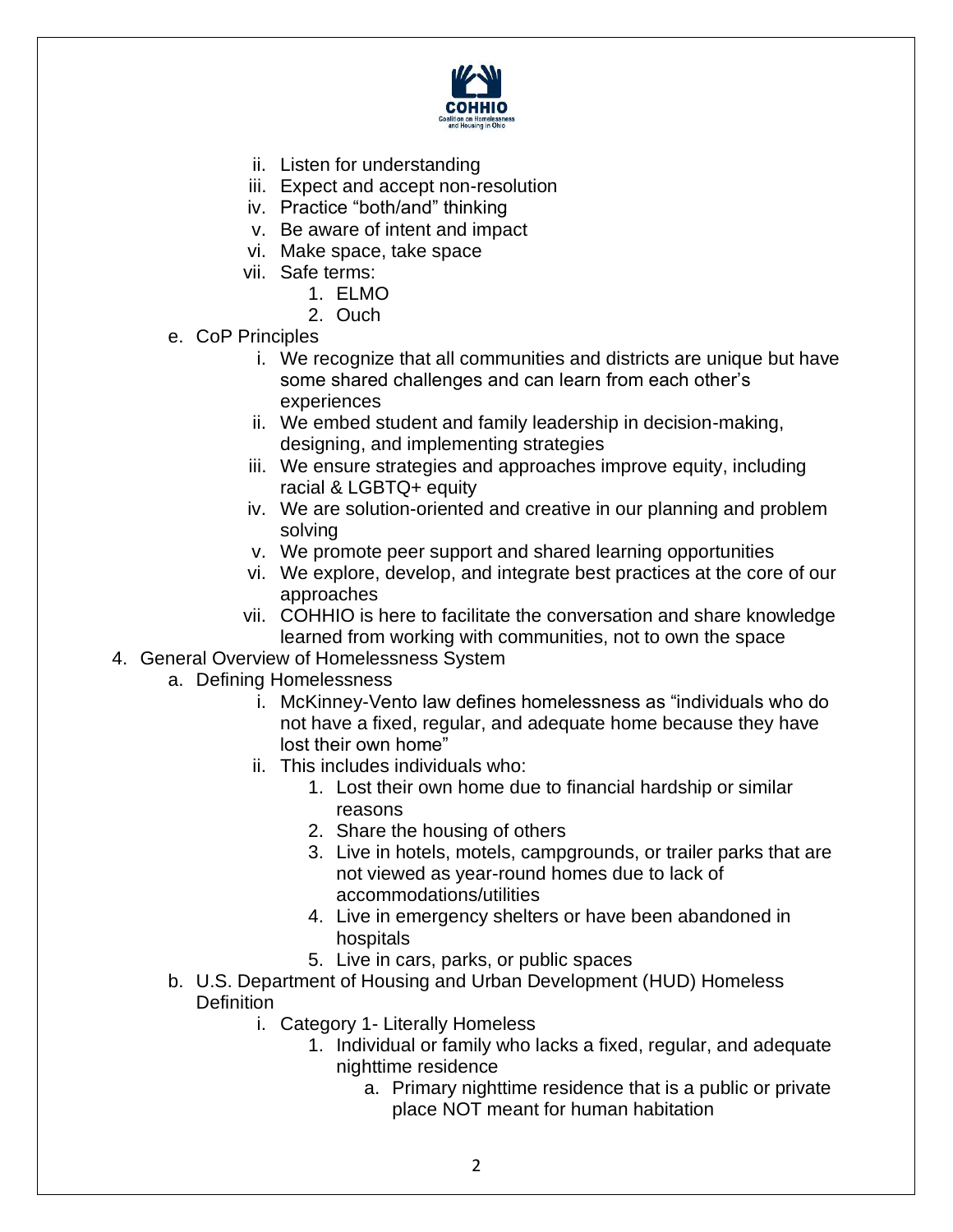

- b. Primary nighttime residence is a publicly or privately operated shelter designated to provide temporary living arrangements
- c. Primary nighttime residence is an existing institution where the individual or family has resided for 90 days or less and who resided in an emergency shelter or place not meant for human habitation immediately before entering said institution
- ii. Category 2- Imminent Risk of Homelessness
	- 1. Individual or family who will immediately lose their primary nighttime residence, provided that:
		- a. Residence will be lost within 14 days of the date of application for homeless assistance
		- b. No subsequent residence has been identified; and
		- c. The individual or family lacks the resources or support networks needed to obtain other permanent housing
- iii. Category 3- Homeless under other Federal statues
	- 1. Unaccompanied youth under 25 years of age, or families with children and youth, who do not otherwise qualify as homeless under this definition, but who:
		- a. Are defined as homeless under the other listed federal statutes
		- b. Have not had a lease, ownership interest, or occupancy agreement in permanent housing during the 60 days prior to the homeless assistance application
		- c. Have experienced persistent instability as measured by two moves or more during the preceding 60 days and
		- d. Can be expected to continue in such status for an extended period of tome due to special needs or barriers
- iv. Category 4- Fleeing/ Attempting to Flee Domestic Violence 1. Any individual or family who:
	- a. Is fleeing, or is attempting to flee, domestic violence
	- b. Has no other residence and
	- c. Lacks the resources or support networks to obtain other permanent housing
- c. Continuum of Care (CoC)
	- i. In Ohio, we have 9 CoCs
		- 1. Balance of State (BoS)- 80 non-urban counties
			- a. Divided into 16 regions
		- 2. 8 individual urban CoCs
		- ii. CoCs are charged by HUD, and other state departments, to create a continuum of services to prevent and end homelessness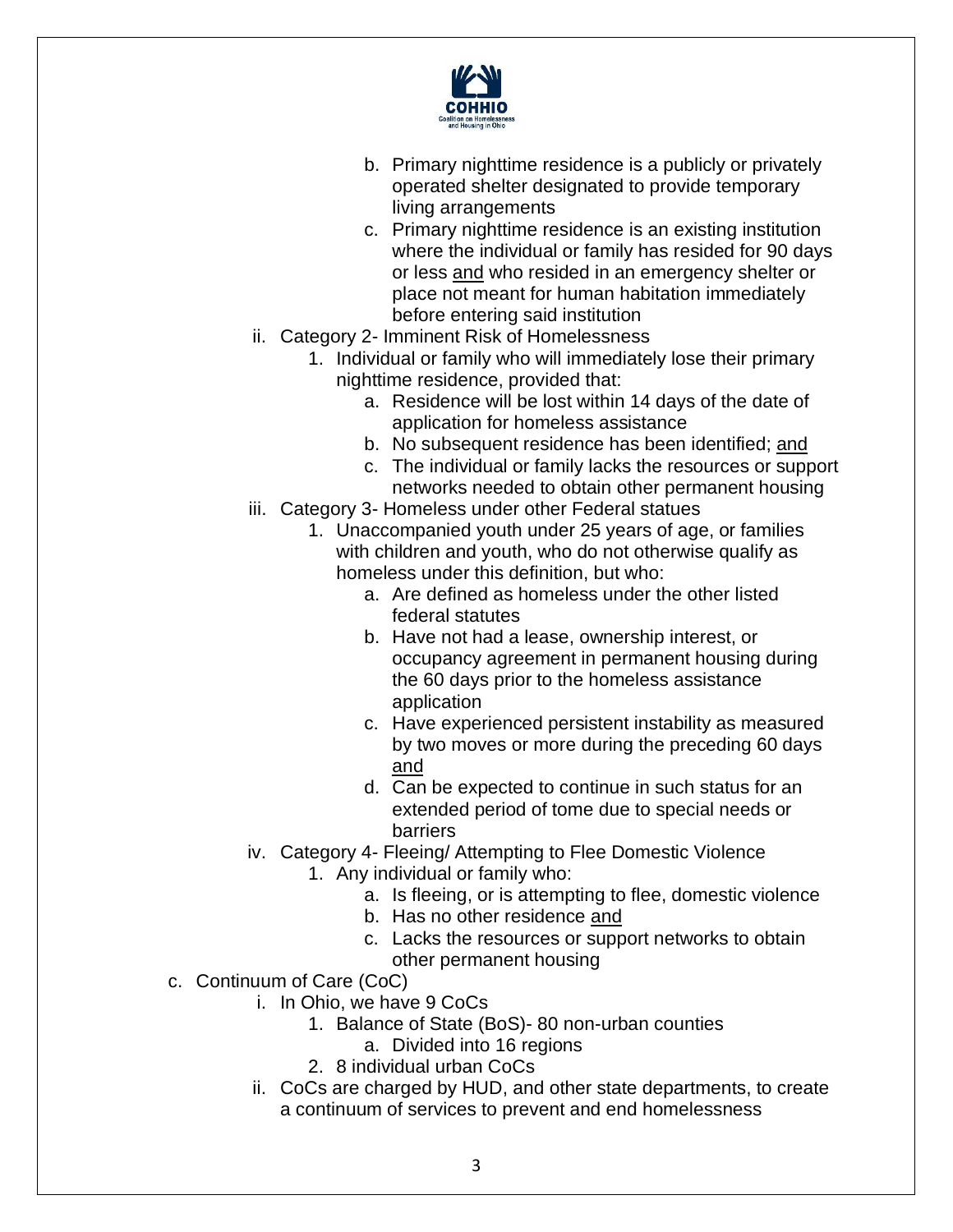

- iii. CoCs are an epicenter for receiving funds directly from the federal government
- d. Coordinated Entry (CE) System
	- i. Schools are one of multiple entities listed as a "primary identifier" for people experiencing homelessness
		- 1. Schools can make direct referrals to the Coordinated Entry System
	- ii. The purpose of CE is to prioritize and connect families referred to direct service
	- iii. After the family has obtained permanent housing, the school's role is to ensure the family has any educational supports needed to retain said permanent housing
- e. Problem Solving
	- i. Help people determine if it's possible for them to stay anywhere else that's safe, other than a shelter, the street, or somewhere unsafe
	- ii. Link with financial assistance that is available to the individual or family; other assistance that may help, like mediation services or legal aid
	- iii. Most people have been doubled up staying temporarily with friends or family
	- iv. Look for any and all safe, appropriate housing options that can be accessed immediately AND longer-term
- 5. Building Blocks of System Coordination Discussion
	- a. How do I connect with my CoC?
		- i. Attend your CoC's Membership meetings meetings are often detailed on the CoC website
		- ii. This includes local coalition meetings across the Balance of State CoC
		- iii. Ask to be added to the CoC Listserv
		- iv. Invite your CoC to appropriate school events or county-wide school connections
		- v. Explore the CoC website and get to know the policies and practices
		- vi. Connect with your CoC Lead
			- 1. Balance of State: Erica Mulryan
			- 2. Franklin County: Steve Skovensky
			- 3. Cuyahoga County: Melissa Sirak
			- 4. Hamilton County: Kevin Finn
			- 5. Montgomery County: Jessica Jenkins
			- 6. Lucas County: Michael Hart
			- 7. Mahoning County: Colleen Kosta
			- 8. Summit County: Marquetta Boddie
			- 9. Stark County: Marcie Bragg
	- b. Internal Agreements of Effective Collaboration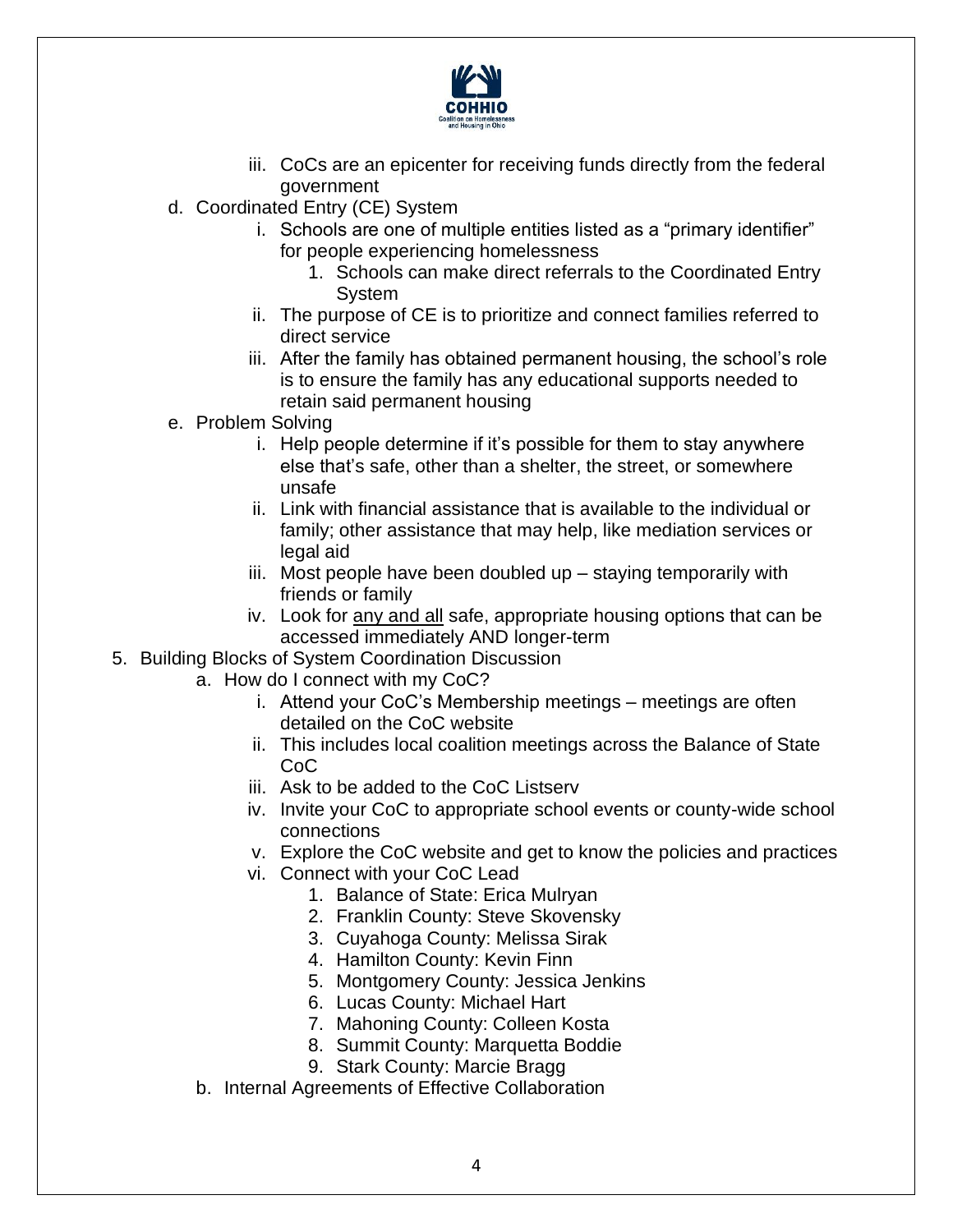

- i. Agree to listen not just hear but listen with an open spirit. The way you disagree tells the people in the room a lot more about you than it does them. Disagree with dignity and respect
- ii. Agree to learn we don't have all the answers. We need to learn where people in the room are coming from. Suspend judgement. Be willing to consider perspectives and approaches. This takes discipline and time. Many mindsets are a resource, not a set-back. Appreciate and respect each experience at the table. Instead of your way or no way, how about all ways? Agree to learn the language
- iii. Agree to value agree to value what others bring to the table. Begin to understand the motivations for being at the table and buy in on the vision. Take risks, use some courage, and ask questions; you have to be able to translate what is being said. Ask them what they mean. Ask them to define things. Ask them what procedures are in place. Appreciate what they are sharing. This will help you to approach partners with understanding and gain them as an ally. Now the team can move the work forward in a manner where everyone buys in.
- c. External Agreements of Effective Collaboration
	- i. Agree not to be competitive instead agree to be collaborative
	- ii. Agree to be fully present not on your phone, not coming in and out of the session
	- iii. Agree to be at the table for the right reasons don't be there to advance your career, don't be there simply because your "boss" sent you, no hidden agendas. You're there because you are bought in on the mission
	- iv. Agree to use the time productively support keeping the balance between process and accomplishment. Assist when things are leaning too much one way or the other. Avoid complaining, instead give suggestions that you're willing to lead.
- d. What are the effects of committing to these agreements?
	- i. You are a collaborator with integrity who is mission driven
	- ii. Partners value and trust what you say
	- iii. New partners are drawn to the table for the right reasons
	- iv. Partners will not want to waste time because you lead with a *time is of the essence* mindset
	- v. Silos begin to be addressed
- e. Steps Toward Coordination
	- i. Accepting that building cross-system relationships is a foundation to intentional partnership
	- ii. Operationalizing the sharing and analyzing of cross-system data for program planning and implementation
	- iii. Identifying students experiencing homelessness across housing and education systems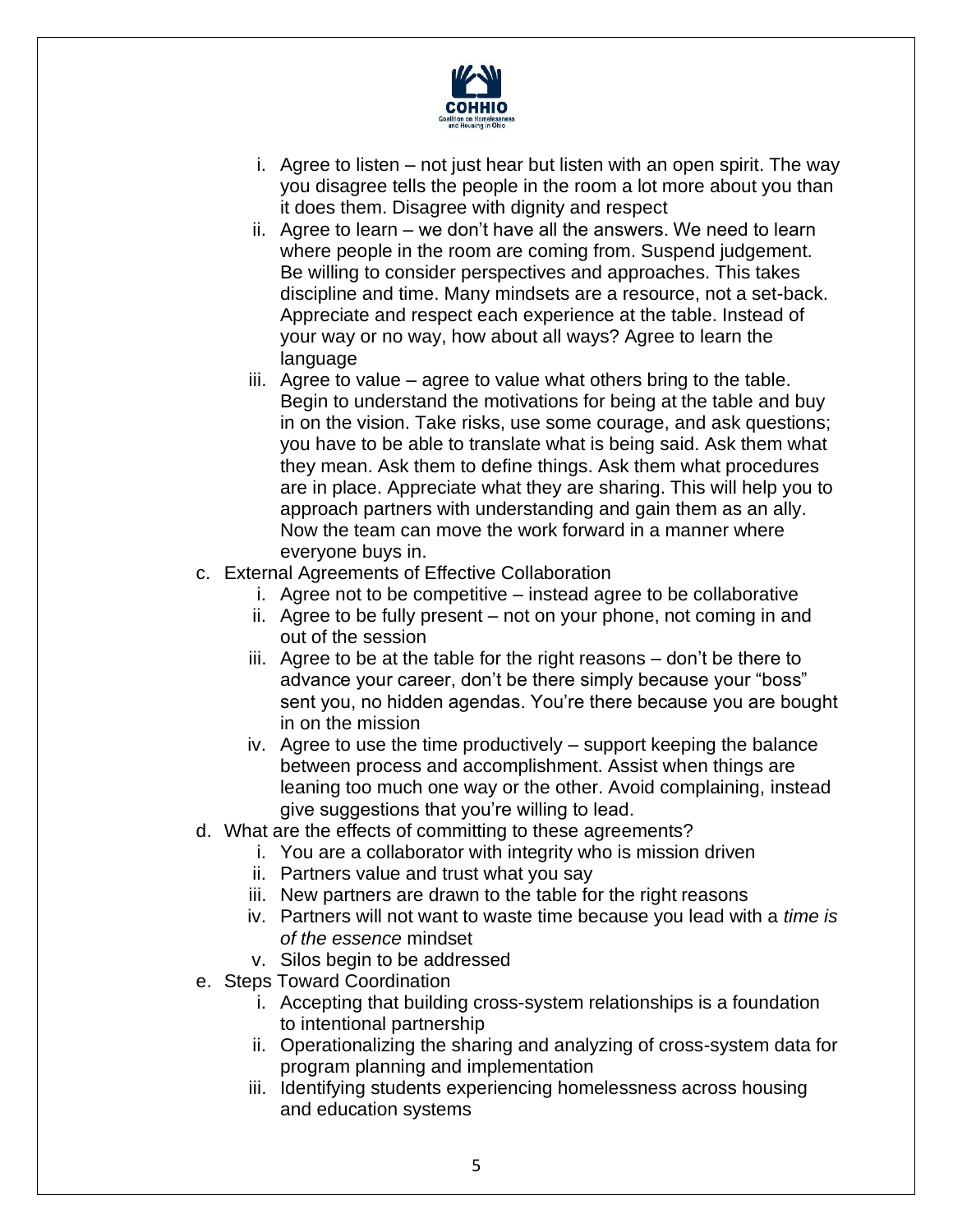

- iv. Wrapping around students identified as experiencing homelessness by schools for housing and service interventions
- v. Supporting students' educational goals through credit recovery, dropout prevention, college preparation and readiness, and higher education transition and degree completion assistance
- vi. Engaging in the local CE process with the expressed purpose of developing a comprehensive and youth-friendly and family-friendly local CE process
- vii. Participating in local Point-in-Time count efforts to ensure a comprehensive and effective count
- viii. Partnering with Child Care and Development Fund providers and Head Start programs to prioritize children experiencing homelessness for services
- ix. Identifying Flexible funds and opportunities to braid resources together to meet needs
- f. What can my district do right now?
	- i. Create a district response to homelessness that is developmentally appropriate and based on positive youth development principles
	- ii. Maintain written protocols for district response and broadcast them widely
	- iii. Offer safe, inviting, and accessible services and serve as access points between the student and community resources
	- iv. Make sure the system utilizes Trauma-Informed Care
	- v. Be culturally appropriate and inclusive
	- vi. Include youth partners
	- vii. Request technical assistance when needed
	- viii. Have a district staff on key community committees
	- ix. Ensure your school is listed on community releases of information signed by family as assessment for on-going coordination
	- x. Learn what your CoC tells HUD they are doing to collaborate with schools
	- xi. Shelter staff have residents sign ROI to start communication with schools
	- xii. School has a key contact for shelters
	- xiii. Shelter has a key contact for the schools
	- xiv. Schools attend Housing Placement/Prioritization meetings
	- xv. Provide letters of support for grants
	- xvi. Schools can provide documentation of homeless status
- 6. Group Discussion
	- a. What are some takeaways from today's discussion?
	- b. What steps can your district take in the next month to increase or strengthen system coordination?
	- c. What resources does the district need to achieve this?
	- d. Name a key partner you can connect with in the next month.
- 7. Resources & Closing